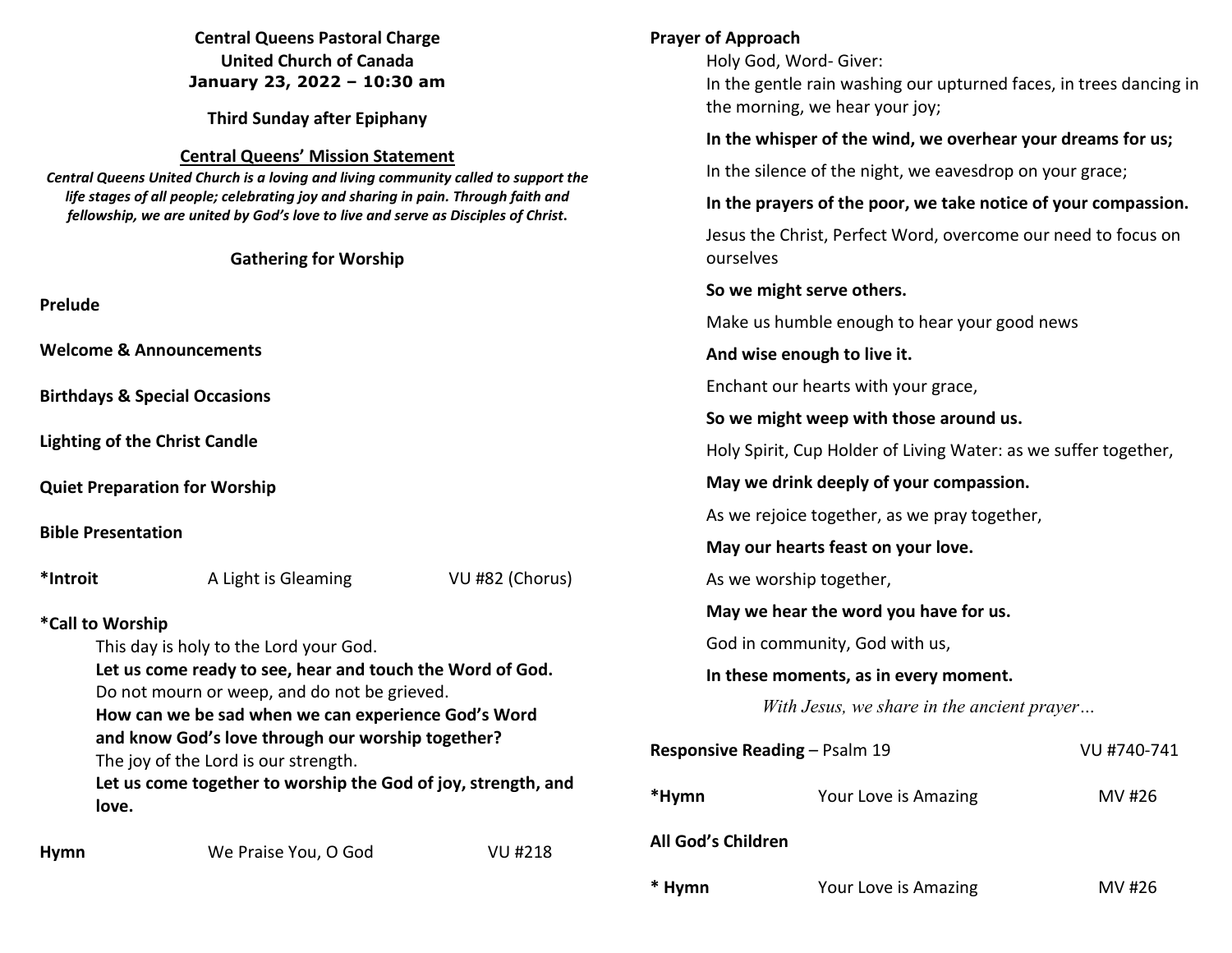**A Litany** *Wellspring of Our Lives*

Creator Spirit, wellspring of our lives,

As the refreshing rain falls on the just and unjust alike,

 **Refresh us with your mercy, who knows our own injustice.** 

 As the stream flows steadily on, defying all the odds of stone and water,

 **Flow over every boundary and border that separates us from each other.** 

 As the waters of our baptism washed us and welcomed us,  **Renew us now in newness of life and unity of love.**

As we were once held in the waters of our mother's womb,

# **Hold us in the power and peace of your abiding presence.**

*from "The Pattern of Our Days, Worship in the Celtic Tradition from the Iona Community" Kathy Galloway* 

**Presentation of Our Gifts**

**Offertory Invitation** 

**Offertory**

| *Presentation of Offering | What Can I Do | MV #191 |
|---------------------------|---------------|---------|
|---------------------------|---------------|---------|

**\*Offertory Prayer** 

**Creator God, you made each of us in our uniqueness, and together, all of us to bear your image in the world. Accept our gifts, unique as they are, and bless them. May they bear your grace and mercy into the world you love so your purposes will be fulfilled. Amen** 

**Listening for the Word** 

# **Sacred Word**

 **Nehemiah 8:1-3, 5-6, 8-10 Luke 4:14-21** 

**Anthem** 

# **Prayers of Thanksgiving and Intercession**

| <b>Responding to the Word</b> |  |  |
|-------------------------------|--|--|
|                               |  |  |

| *Hymn     | Deep in Our Hearts | MV #154 |
|-----------|--------------------|---------|
| *Blessing |                    |         |

\***Choral Benediction** Behold, Behold, I Make All Things New MV #115

### **Postlude**

 **\*** Please stand as you are able

| <b>Ministers</b><br><b>Clergy</b><br>Office Hours<br>Office Phone<br>Email | All of us<br><b>Rev Greg Davis</b><br>Tuesday, Wednesday & Thursday<br>$9$ am $-12$ pm<br>902-964-2291<br>minister@cquc.ca |
|----------------------------------------------------------------------------|----------------------------------------------------------------------------------------------------------------------------|
| <b>Ministry of Music</b>                                                   | <b>Kirk Neville</b>                                                                                                        |
| Website                                                                    | https://cquc.ca/index.htm                                                                                                  |
| Phone                                                                      | 902-786-9222                                                                                                               |
| Email                                                                      | nevillejk@hotmail.com                                                                                                      |
| <b>Church Office</b>                                                       | Wednesday & Thursday                                                                                                       |
| Office Hours                                                               | 9 am – 12 pm                                                                                                               |
| Phone                                                                      | 902-964-2221                                                                                                               |
| Email                                                                      | office@cquc.ca                                                                                                             |

**A Warm Welcome to All** – We are delighted you've joined us. May God's word today strengthen your faith, inspire curiosity and learning, and motivate your service of others. All are welcome.

**Today's Bulletins** are placed in loving memory of J. Allan Smith. Lovingly remembered by Wanda, Margie, Earl, Gary, Roger, Janet and families.